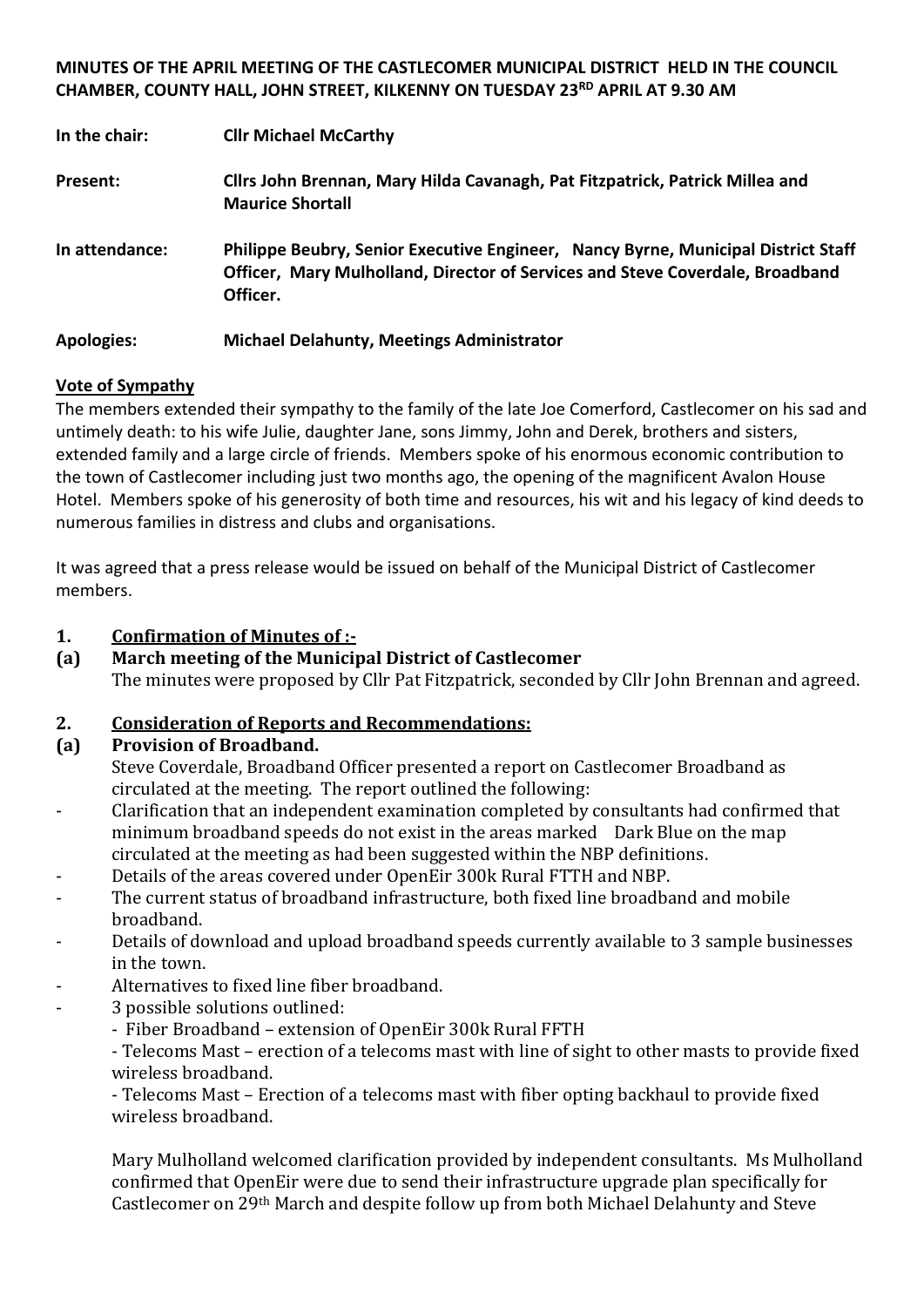Coverdale this report remains outstanding. Ms Mulholland also confirmed that she will seek a meeting with Eir officials and Minister Bruton at their earliest convenience.

Contributions were received from the members as follows:-

- Steve Coverdale was thanked for the comprehensive report provided.
- A request that representatives from the Synergy Group would be invited to attend the meeting with Eir officials and Minister Bruton.
- That Eir officials and the Minister be provided with the relevant questions in advance of this meeting.
- Co location on masts would be investigated.
- 'Broadband' would remain on the agenda until a solution is found.
- **3. Business prescribed by Statute, Standing Orders or Resolutions of the Council for transaction at such meeting** None
- **4. Other business set forth in the Notice convening the meeting. Items submitted by the members**

# **(a) Cllr John Brennan**

**(i) Update on pedestrian bridge in Castlecomer.**

Mary Mulholland referred to the update provided by Tim Butler, Director of Services and confirmed that the members will receive a further update as soon as additional information becomes available.

## **(ii) Safety measures outside Moneenroe National School.**

Cllr John Brennan and Cllr Maurice Shortall thanked Philippe Beubry for works completed to date but requested that in light of the increased number of students and staff attending the school in recent years and the subsequent increase in traffic, improved safety measures outside the school would be investigated. Improved parking facilities, the provision of a lollipop person and salting were requested. Philippe Beubry confirmed that Moneenroe National School is located on the P3 salting route. Mr Beubry advised members that resources are not available to provide a lollipop person and reminded members of the precedent this would set for the area.

Following extensive discussion it was agreed that a letter would issue to the principal of Moneenroe National School requesting that he convene a meeting with the relevant parties comprising representatives from the Department of Education, An Garda Siochana, Moneenroe National School and Philippe Beubry to discuss safety measures outside the school. It was also agreed that Philippe Beubry and Mary Mulholland would visit the location in the interim to assess possible solutions.

#### **(iii) Progress report on Broadband delivery for Castlecomer.** Dealt with under 2(a) above.

## **(iv) Village Renewal funding.**

# **- CLÁR Scheme**

Mary Mulholland provided details of projects included under the 2019 CLÁR Scheme and also outlined details of a new category included under the scheme entitled - 'Community Well Being'. It was agreed that a list of the areas eligible for CLÁR funding would be published. Cllr Maurice Shortall requested that Lisnafunchin National School be considered for inclusion ` under the 2020 CLÁR Scheme. Philippe Beubry was commended for works completed to date.

## (v) **Town and Village Renewal Scheme 2019**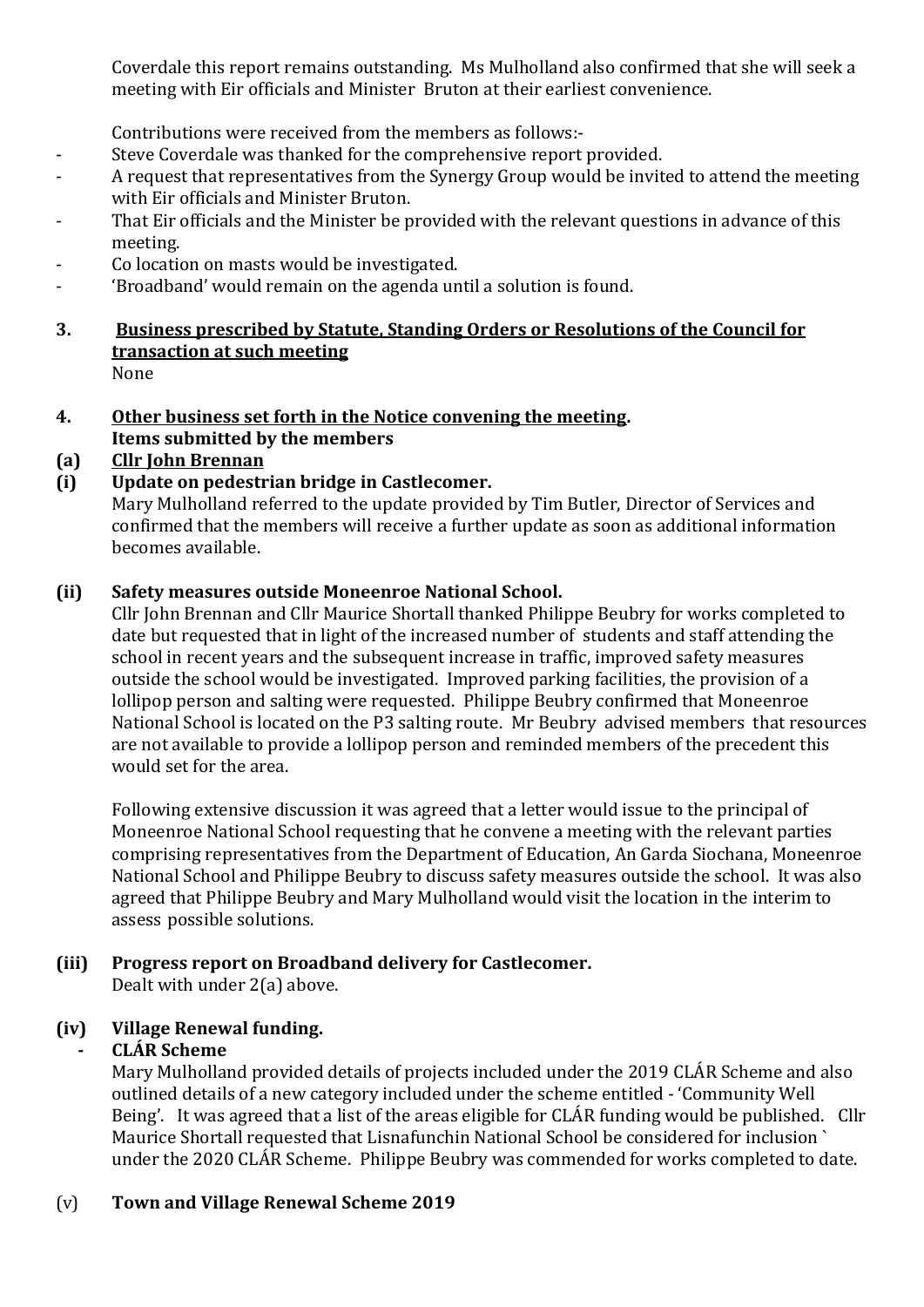Mary Mulholland confirmed that the North of the county is poorly represented in the 2019 Town and Village Renewal scheme applications. Ms Mulholland advised that projects must be ready to go before they will be submitted to the Department and also clarified that labour / land will be considered from applicants as match funding.

## (vi) **Rural Regeneration Funding**

Mary Mulholland confirmed that this funding stream is suited to larger towns such as Castlecomer. Ms Mulholland confirmed that it was their intention to work with the Synergy Group etc in order to identify potential projects and to prepare a comprehensive plan for Castlecomer.

## (vii) **Village Plans / Local Area Plans**

Cllr John Brennan sought clarification as to whether plans prepared for villages were tied into the County Development Plan. Mary Mulholland clarified that general policies only are included. It was suggested that Denis Malone or Nicolaas Louw would be invited to a meeting of the Castleocmer Municipal District to provide details of the process involved .

Mary Mulholland and Michael Delahunty were thanked for their works completed to date with Communities throughout Kilkenny.

## **(b) Cllr Mary Hilda Cavanagh**

## **(I) Danger at junction of Rathdowney Road and Canal Road, Johnstown.**

Philippe Beubry confirmed that he had discussed this issue with John Shortall, General Services Supervisor for the area and neither he nor John Shortall is aware of any danger at this junction. It was agreed that Philippe Beubry would investigate the location again.

## **(ii) Cul de sac at Rathpatrick, Crosspatrick.**

Philippe Beubry confirmed that this location is included for overlay in the 2020 Road Works Programme.

## **(iii) Cutting back or topping of trees at Woodview, Freshford.**

Cllr Michael McCarthy confirmed that this location is receiving ongoing surveillance by Claire Goodwin. Philippe Beubry to discuss this issue with Claire Goodwin.

## **(iv) Pedestrian crossing on Kilkenny Street, Freshford in the interest of safety.**

Cllr Michael McCarthy confirmed that this issue has been investigated and a location has been identified for the provision of a pedestrian crossing.

## **(v) Consideration of a double yellow line on the non residential side of Kilkenny Street, Freshford to prevent accidents.**

Philippe Beubry confirmed that this road is included for overlay under the 2019 Road Works Programme and the necessary road markings will be provided thereafter.

## **(vi) Branch library for Freshford.**

Cllr Mary Hilda Cavanagh requested that Mary Mulholland commence proceedings for the provision of a library in Freshford.

# **(vii) Footpath for Freshford Road and Canal Road out of Johnstown.**

Cllr Mary Hilda Cavanagh asked that the provision of a footpath for Freshford Road and Canal Road, Johnstown be considered for inclusion in the next Road Works Programme.

## **(viii) Traffic control measures to prevent speeding on Rathdowney Road out of Johnstown.** Cllr Mary Hilda Cavanagh requested that 'Slow Down' signs be provided at the location identified.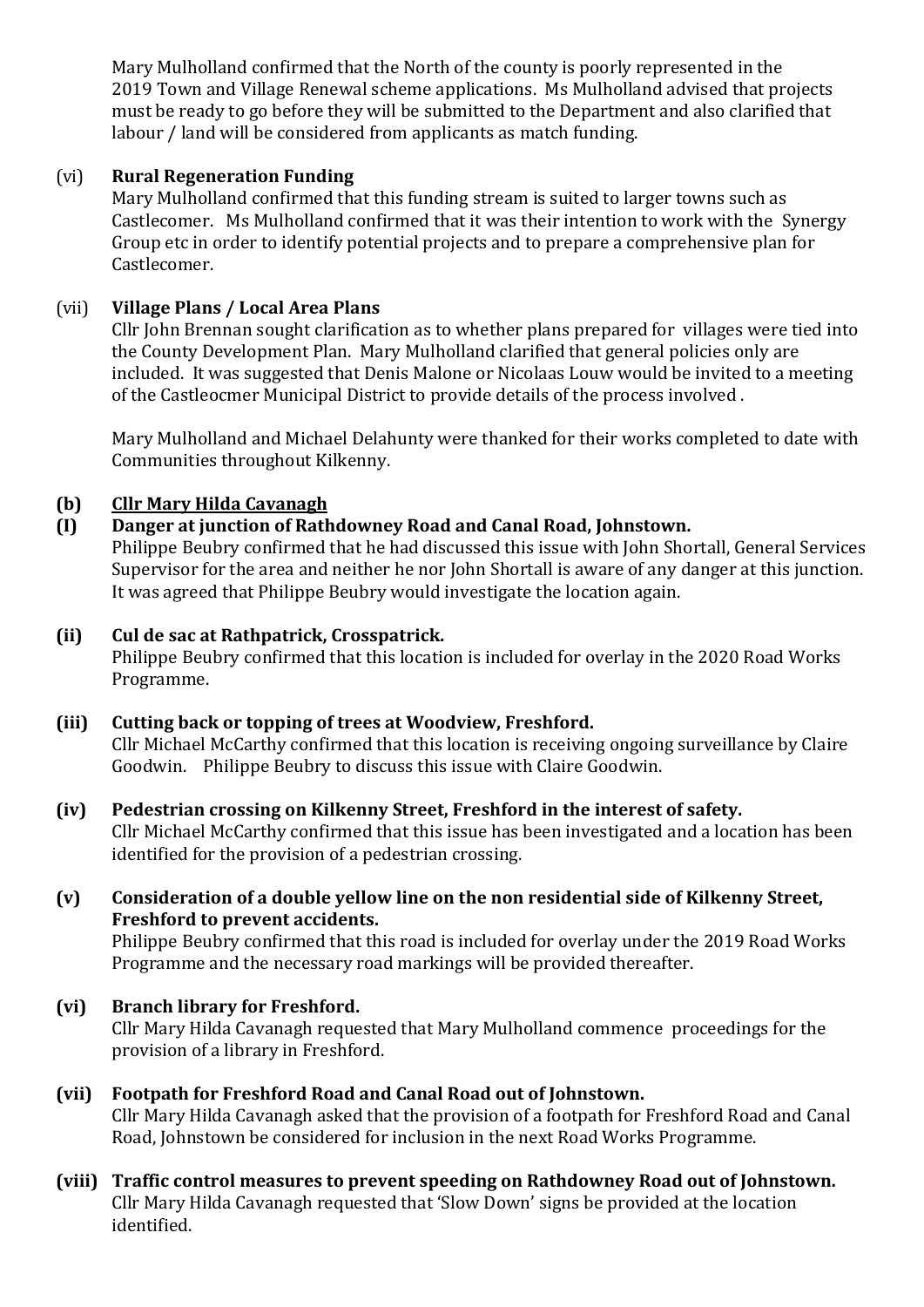## **(ix) Water flowing on the Spa Road : gullies need to be opened.**

Cllr Mary Hilda Cavanagh requested that gullies on the Spa Road past 'Sandymount' house be opened.

#### **(x) Broken footpaths in Johnstown Graveyard.**

Philippe Beubry confirmed that broken footpaths at this location will be included for attention under the next tranche of funding.

#### **(c) Cllr Pat Fitzpatrick**

#### **(i) Castlecomer Footpaths Improvement Plan.**

Cllr Fitzpatrick requested that an assessment of footpaths be undertaken in the area. Philippe Beubry informed the members that he had included the reconstruction of two sections of footpath on Kilkenny Street, Castlecomer in a recent application for funding from TII under the B12 Programme.

#### **(ii) Update on Clashwilliam Bridge.**

Philippe Beubry confirmed that he along with the General Services Supervisor will investigate the issues identified.

## **(d) Cllr Maurice Shortall**

#### **(i) Dowling's Cross, Coon.**

Cllr Maurice Shortall requested that Philippe Beubry revert to the local residents with the preliminary designs as soon as they are available. Philippe Beubry confirmed that preliminary designs would be circulated at the Municipal District meeting as soon as they are available.

#### **(ii) Kilcollan to Lisnafunchin Road.**

Philippe Beubry clarified that it may be necessary to skip a section of the newly overlaid road during the surface dressing operation as a result of an issue with continuous muck on the road.

#### **(iii) Bridge Rehabilitation.**

Philippe Beubry confirmed that Coolcullen Bridge is to be considered under the 2020 Bridge Rehabilitation Programme.

#### **(iv) Moneenroe National School.**

Item dealt with under 4 (a) (ii) above.

- **5. Notices of Motion** None
- **6. Correspondence** None
- **7. Matters arising from minutes** None

#### **8. Any other business**

## **(a) May Meeting of the Municipal District of Castlecomer**

It was agreed that the May meeting would be held at 2.15pm on the 20<sup>th</sup> of May and would deal only with business prescribed by Standing Orders or Resolutions of the Municipal District.

## **(b) Sweeper for Johnstown and Urlingford**

Cllr Mary Hilda Cavanagh sought clarification as to whether the streets in Johnstown and Urlingford were swept as frequently as Ballyragget. Philippe Beubry confirmed that this was